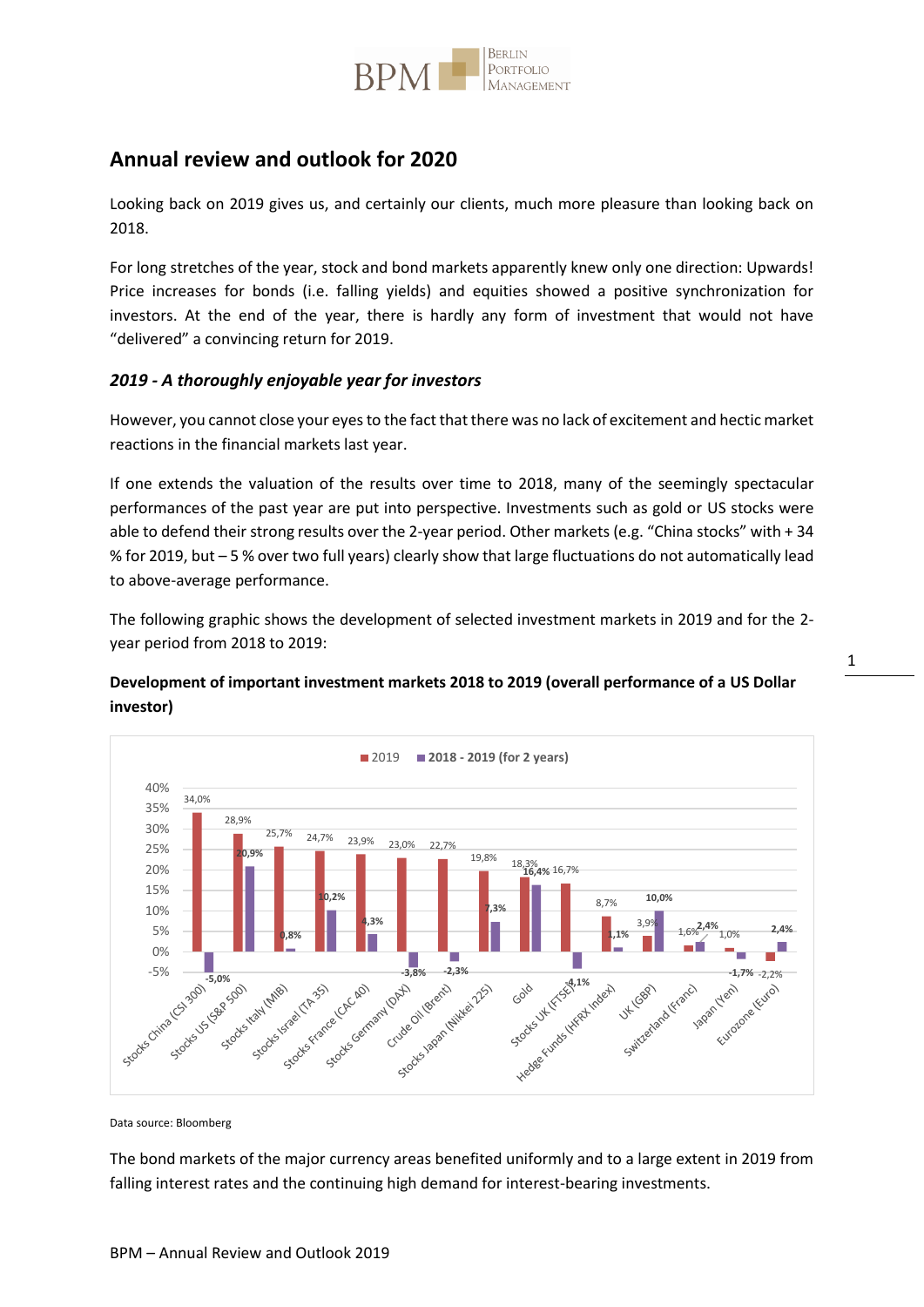

### *The US Federal Reserve executed a remarkable U-turn*

In 2019, the change of course in monetary policy by the US central bank FED hovered over the financial markets. The FED left the previous rate hike course in an erratic swing and switched almost seamlessly into an aggressive mode with three key rate cuts and a new bond purchase program. This surprising change was triggered by serious fears of a recession, fueled by weak inflation and economic data and negative expectations due to the escalating trade conflict. Surely it is not completely wrong to attribute a large part of the positive market developments of the past year solely to the return of the FED to a policy of "cheap money".

The European Central Bank (ECB) as well as the Japanese central bank (BoJ), both of which, in contrast to the FED, had not yet made a real exit from ultra-loose monetary policy, were forced to act by the FED´s action and in turn made decisions that had new expansionary effects on the monetary base.

As expected, the activities of the central banks triggered a drop in interest rates and a flattening of the yield curves. The difference in yield between short-term and long-term bonds narrowed even further. For the euro zone, the risk-free interest rate (by definition for debt instruments of the Federal Republic of Germany), regardless of whether it was for maturities of 3 months or 30 years, was completely negative for the first time in August 2019.



2

#### **Yield development of 2- and 10-year government bonds USA and Germany**

Data source: Bloomberg

The fact that investors were apparently willing to accept a "custody fee" in the form of negative returns for the safe storage of their euros is, in addition to known regulatory causes, primarily due to the continuing large number of political uncertainty factors.

### *Politics more of a disruptive factor in 2019*

In the past year, too, the financial markets were often affected by numerous political events. Many of the relevant topics have been following us for a long time and are known accordingly.

We therefore want to concentrate on what we see as the two most important developments:

 The US-China trade conflict caused alternating emotions on the financial markets almost all year round. Despite the lack of progress in negotiations, the American side repeatedly managed to generate short-term optimism through hasty reports of success, which was then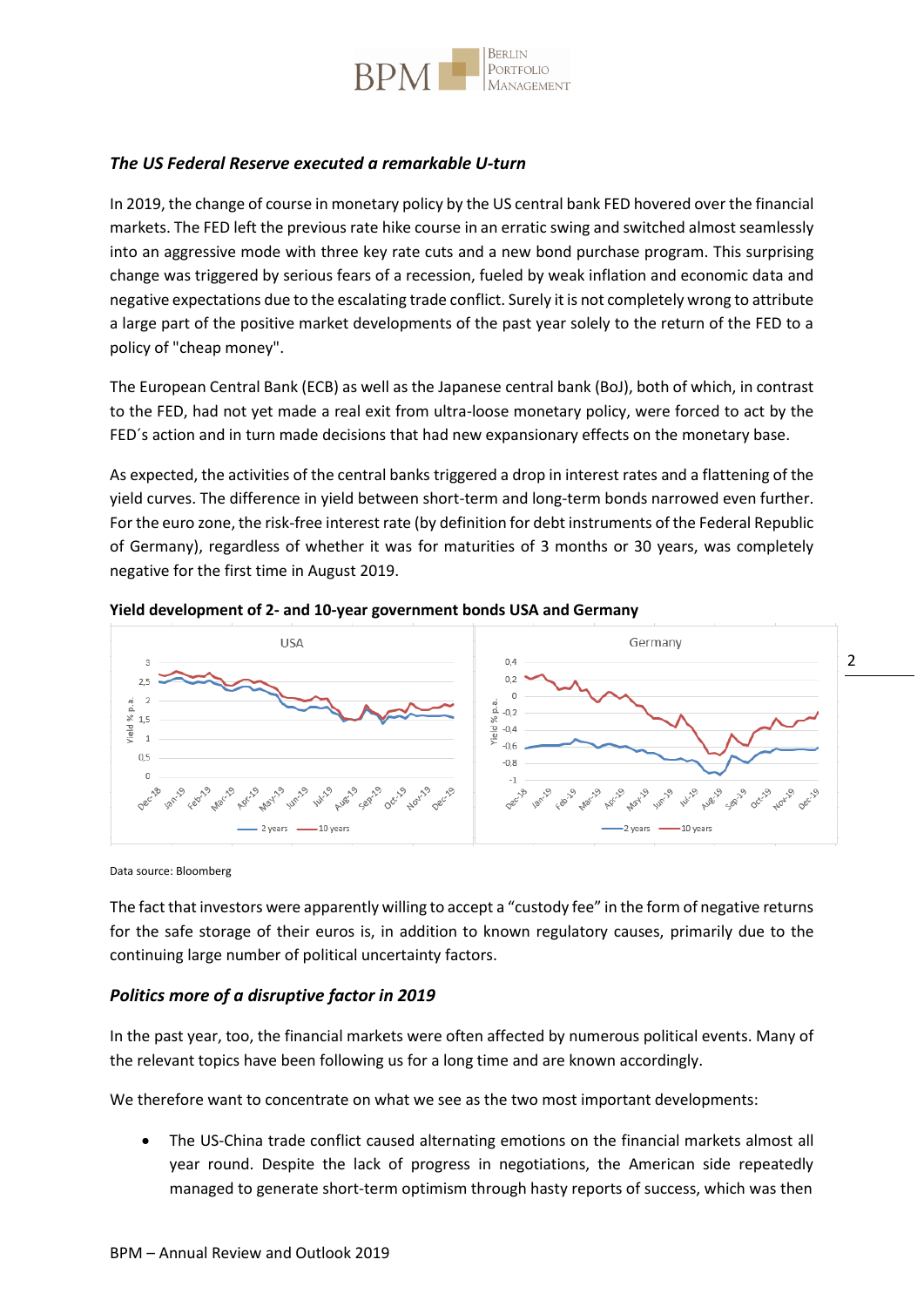

disappointed again a short time later by counterproductive actions. It was only in December, shortly before the entry into force of new special tariffs, that a "cease fire" was announced and a preliminary contract was announced for January 15, 2020. The escalation spiral came to a standstill for the time being.

 After countless votes in Parliament, the failure of the May government, new elections and another vote under the new majority, the deadlocked struggle to leave the EU was ended in Great Britain. The "BREXIT" is now scheduled for January 31, 2020, with a one year transition period. Until then, the exit agreement has to be negotiated with the EU, which somewhat reduces the likelihood of a "hard BREXIT", but does not rule it out given the tight time frame for the negotiations.

#### *Economic sentiment deteriorated, but so far there has been no recession*

Measured by fears that a global recession was almost certain to come at the beginning of 2019, the real economic development in most countries was positive last year. The growth rates (preliminary data) of the gross domestic product (GDP) for the large developed economies ranged between + 0.5% (Germany) and + 2.3% (USA). China's GDP development of + 6.2% was slowed from the trade conflict and the weakness of the Chinese currency. In particular, private consumption, supported by high levels of employment, wage growth and tight labor markets, has promoted economic growth in almost all countries. The economy in export-dependent countries (e.g. Germany) came under greater pressure from the trade conflict with the USA.



#### **Development of the economic sentiment in the US (blue) an the Eurozone (red)**

Data source: Bloomberg

We find it remarkable that the sentiment indicators are drifting apart starting in August 2019. This starts precisely with the interest rate cuts by the US Federal Reserve (FED) - the first in over 10 years.

#### *Equity markets with strong rise despite stagnating corporate results*

In addition to the "positive background noise" for the stock markets that has existed for many years the expansion of the monetary base due to the expansionary policy of the central banks – another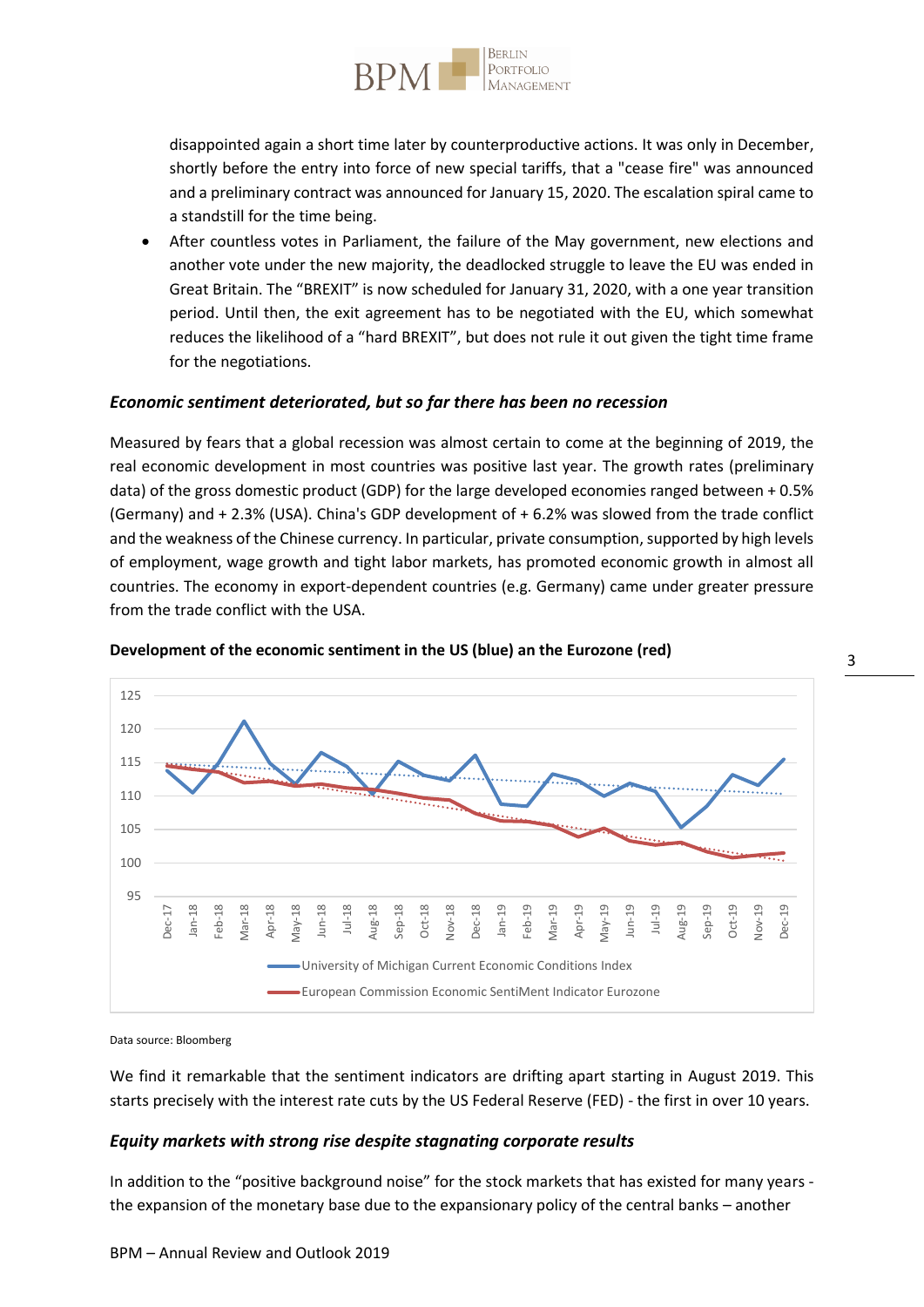

development deserves closer examination, which, also caused by the record low interest rates, led to further rising stock prices: the significant increase in corporate debt.

The development in the past two years is already revealing. From the end of 2017 to 2019, the net debt (liabilities less cash) of the companies included in the S&P 500 rose by around 44%.

In the past year alone, the increase was almost 30%. In view of the very low cost of debt, a higher level of debt makes economically sense if the higher level of debt actually leads to additional investments in the company and not, like so often, to the buyback of the company's own shares. These share buybacks tend to lead to rising share prices. The reduced number of shares outstanding ensures that the profit generated is distributed over a smaller number of shares. Earnings per share can therefore increase, even if the actual operating profits remain the same or even decrease slightly! As a result, it becomes more difficult to compare the real earnings situation of the companies with previous years.

## **Development of the US stock market and development of profit and net debt of the companies contained in the index (example S&P 500)**



Data source: Bloomberg

In the past two years there has been an increase in profits in the S&P 500 companies of approx. 22% versus a 21% increase in share prices. In 2019, profits remained practically unchanged, while stock prices rose by approx. 30%. The significant increase in share prices in the last quarter of 2019 should be understood as an anticipation of the recently strongly increased earnings estimates for the next two to three years. The current consensus estimate for the S&P 500 anticipates an increase in corporate profits for 2020 of 14.4% and a further 15% by the end of 2022. These estimates appear to us to be quite optimistic in view of the expected political and economic influences. The liquidity created by the central banks forms a not inconsiderable part of the basis for these profit estimates. The impression that the development of the stock markets has decoupled somewhat from the real economy is therefore inevitable.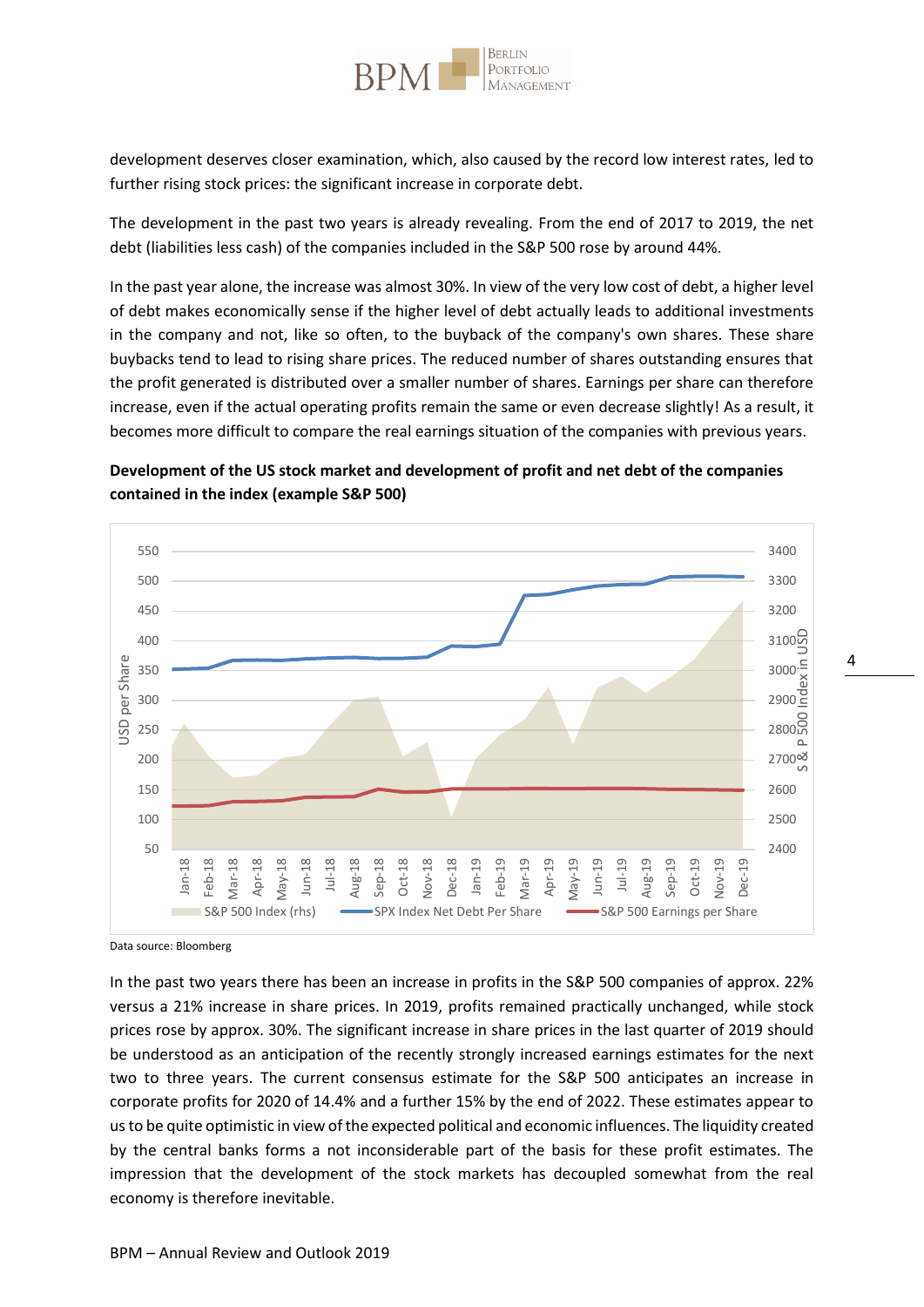

We continue to monitor the development of the stock markets with a bit of skepticism and give preference to maintaining tactical liquidity over euphorically high investment rates at the start of the new year.

### *Corporate Bonds – Yield with positive prefix is tempting*

Corporate bonds, unlike stocks (equity, return depending on company success = dividends) represent corporate debt (liabilities, return independent of company success = interest). In addition to the solvency of a debtor, the risk premium (credit spread) for the potential default risk paid with the higher interest rate is particularly important.

The risk premium depends on the expected future solvency of the debtor. With rising interest rates (= financing costs) and an unfavorable environment (falling sales, rising costs, possibly losses of the company) there are more and more payment defaults.

The persistent "hunt for yield" due to the abundant liquidity has recently brought risk premiums back to a lower level after the brief outbreak in 2018.



#### **Development of credit spreads for US-Dollar- and Euro-Corporate Bonds**

Data source: Bloomberg

The increasing indebtedness of governments, private households and companies, but also the continuing funding deficits in many public budgets worldwide, are causing the "credit bubble" that is building up further. This is a risk that we continue to be concerned about. We pay particular attention to the changes in the credit ratings of the debtors. For some time now there has been an increase in the share of ratings in the lowest investment grade segment (BBB-), which would be the first to come under strong selling pressure if the favorable financing conditions start to "topple". Under the current conditions, we still consider carefully selected investments in corporate bonds to be justifiable. We avoid government bonds due to the often negative yield and the lack of significant risk premiums.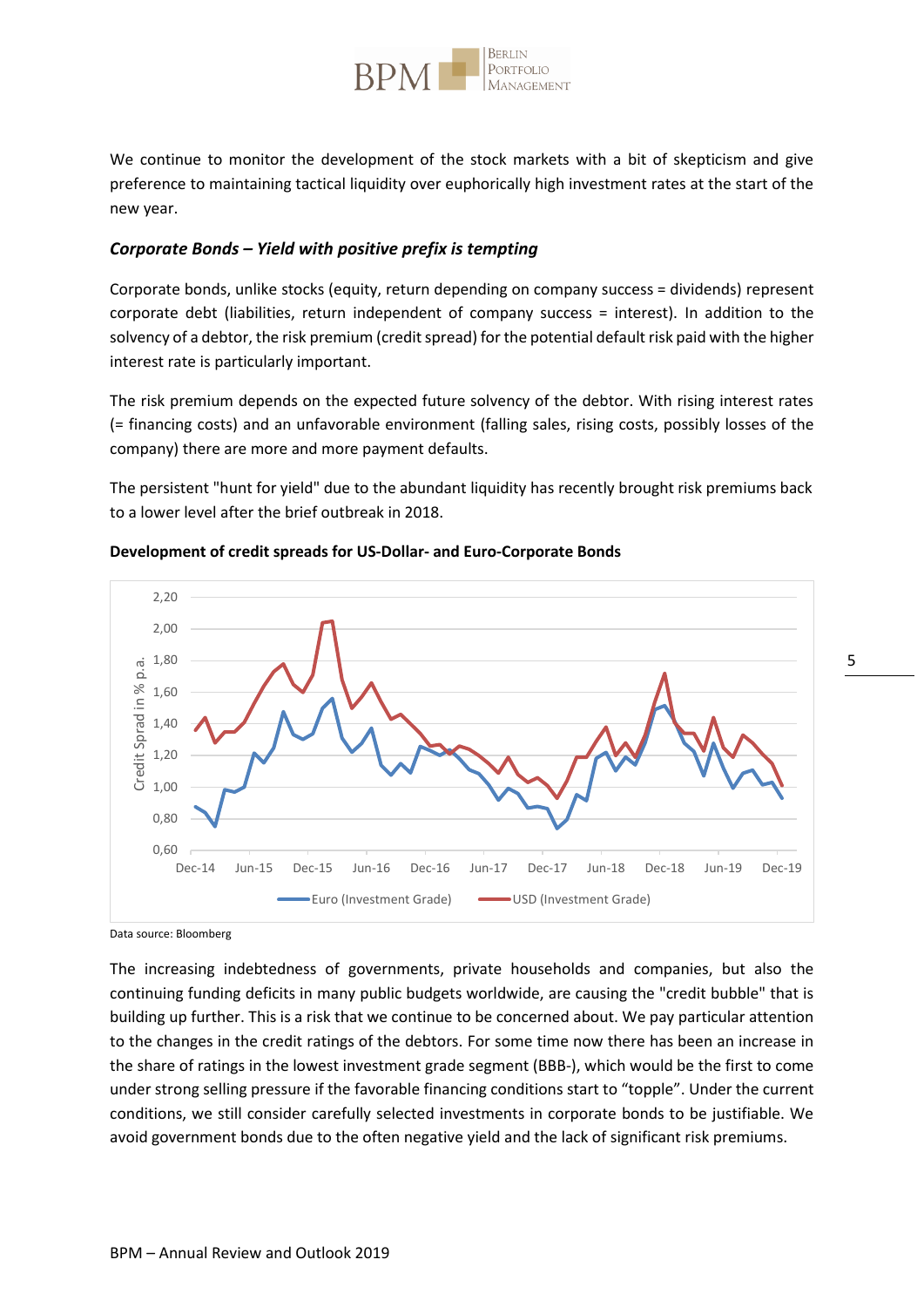

### *No economic worries for the time being?*

We assume that the central banks will continue to counteract such serious recession expectations like in 2018/2019 with all available means in the future, as experienced. In addition to the established monetary policy instruments, we can also imagine that central banks will use strategies that have not yet been tried and tested. We also see an increasing trend towards fiscal stimulus, i.e. increased investment by the government. In 2020, consumer behavior by private households will also be decisive for the economic development. In this respect, "harbingers" of changes such as spending behavior and labor market developments must be observed closely.

#### **Leading economic indicator – purchasing manager indices (industry)**



Data source: Bloomberg

The strong declines in the leading economic indicators ("purchasing manager indices" - see chart above) in 2019 are not likely to repeat themselves for the time being. The development of the last three months of 2019 indicates at least a preliminary stabilization.

#### *What could endanger the continuation of the positive trend in the new investment year?*

Numerous events with a potentially far-reaching impact on the financial markets are emerging for 2020. Here is a selection of the most important from our point of view:

 The US presidential campaign and the November election. Here we see the danger that domestic problems and deficits will also be covered with foreign policy adventures. Even the yet incomplete process of nominating a Democratic presidential candidate can lead to uncertainty if a candidate from the left-wing political spectrum would get more impetus in surveys.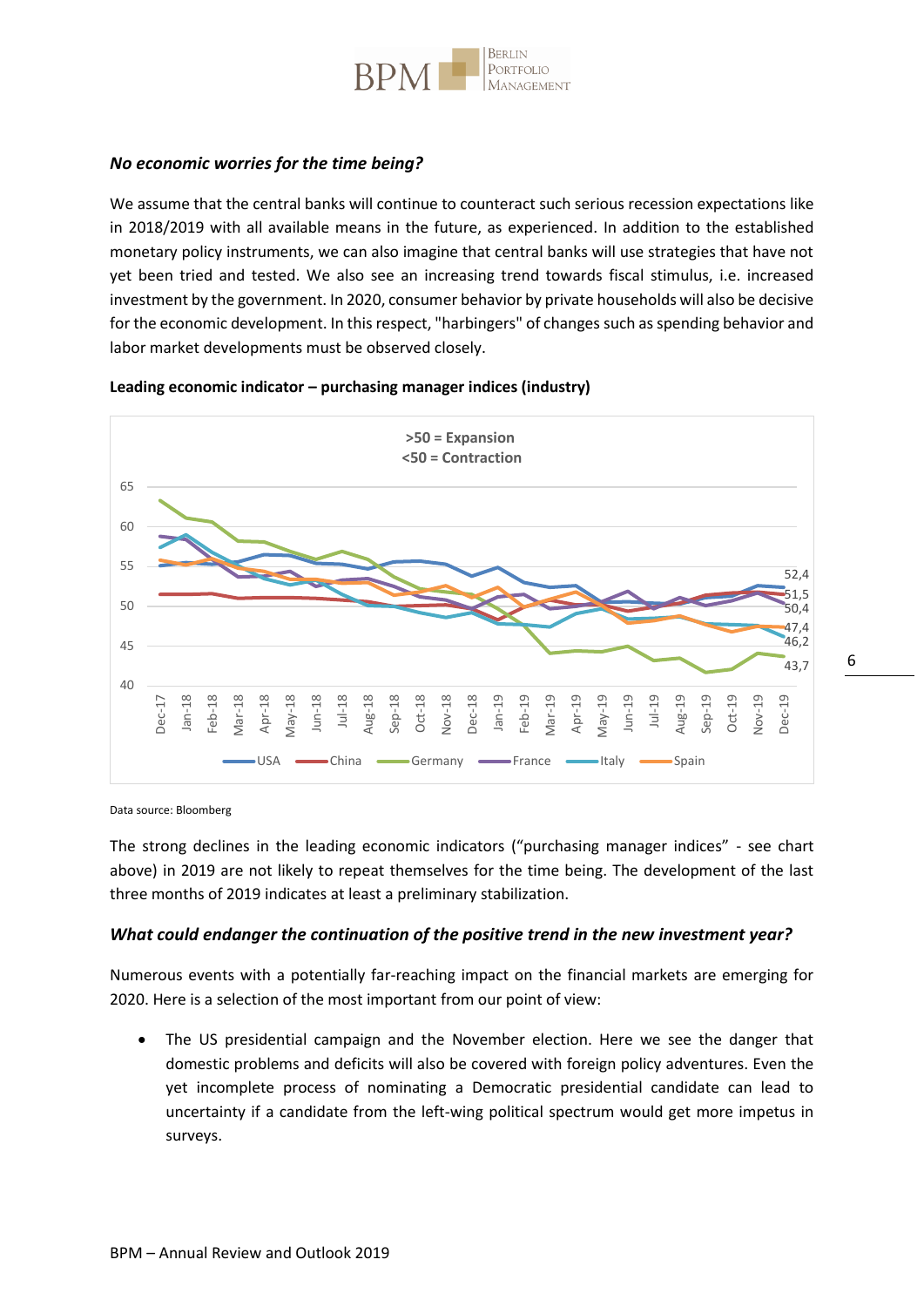

- International trade relations continue to deteriorate. The example of the American sanction plans against the companies involved in the Russian-German gas pipeline "Nord Stream 2" shows that the inhibition threshold in asserting national self-interest continues to decrease. Even a change of government after the US presidential election is only likely to defuse this issue to a limited extent, since the sanctions are approved by both parties in the USA. The yet long negotiation path in the US-China trade conflict and all other aspects of the American attempt to hinder the rise of emerging powers such as China or Russia will further on produce interference signals for the investment markets.
- Middle East escalation. A to be expected strong rise in oil prices would trigger inflation expectations which currently completely lack. Recession fears, such as at the end of 2018, would result. The investment markets would be surprised in a phase of stressed-high valuations. Rising financing costs (interest and risk premiums) combined with extremely high levels of debt would have to be combated through massive monetary and fiscal measures.
- The BREXIT will remain an ongoing topic in 2020. The exit agreement to be negotiated and concluded in a short time and a more self-confident conduct of negotiations by the British side due to the latest election results still make a hard BREXIT with considerable disruptions to intra-European trade or the international supply chains possible.

Regardless of the pervasive risks, the very expansive central banks worldwide with their abundant supply of liquidity to the capital markets and the economy and hence the resulting low interest rates provide a theoretical justification for the high valuation levels, low default rates for loans and the ability to continuously service the accumulated debt mountain.

In economic terms, it seems to us that the upturn in the historically long cycle can continue for some time thanks to robust private consumption and a stabilization of international trade.

## **A continuation of the positive trend, albeit with the clear expectation of volatility, is therefore our main scenario for the year 2020.**

### *Where do we want to invest in 2020?*

We do not expect any significant change in today's market conditions for 2020. The interest rate level will remain extremely low worldwide for structural reasons (level of debt) and monetary policy reasons (interest rate increases appear only possible with a strongly negative impact on asset prices). However, additional scope for interest rate cuts in currency regions with already existing negative yields such as the euro zone, Switzerland or Japan and the ultimate investment alternative "cash" or "gold" is likely to be extremely limited. An important driver for rising bond prices will therefore disappear in 2020.

Risk premiums (e.g. for corporate bonds) may decrease further due to demand and persistent liquidity pressure will continue to drive the price development of assets such as shares or real estate, regardless of the increased volatility.

As stated above, we are skeptical of equities from a fundamental valuation point of view. A possible, albeit clearly opportunistic, reason to change this view would be, for example, the appearance of new buyers on the stock market: the FED or, due to the more limited options for action, the ECB. In any case, this would not be a real surprise. Both the Bank of Japan and the Swiss National Bank have been buying stocks and equity index funds on a large scale for years.